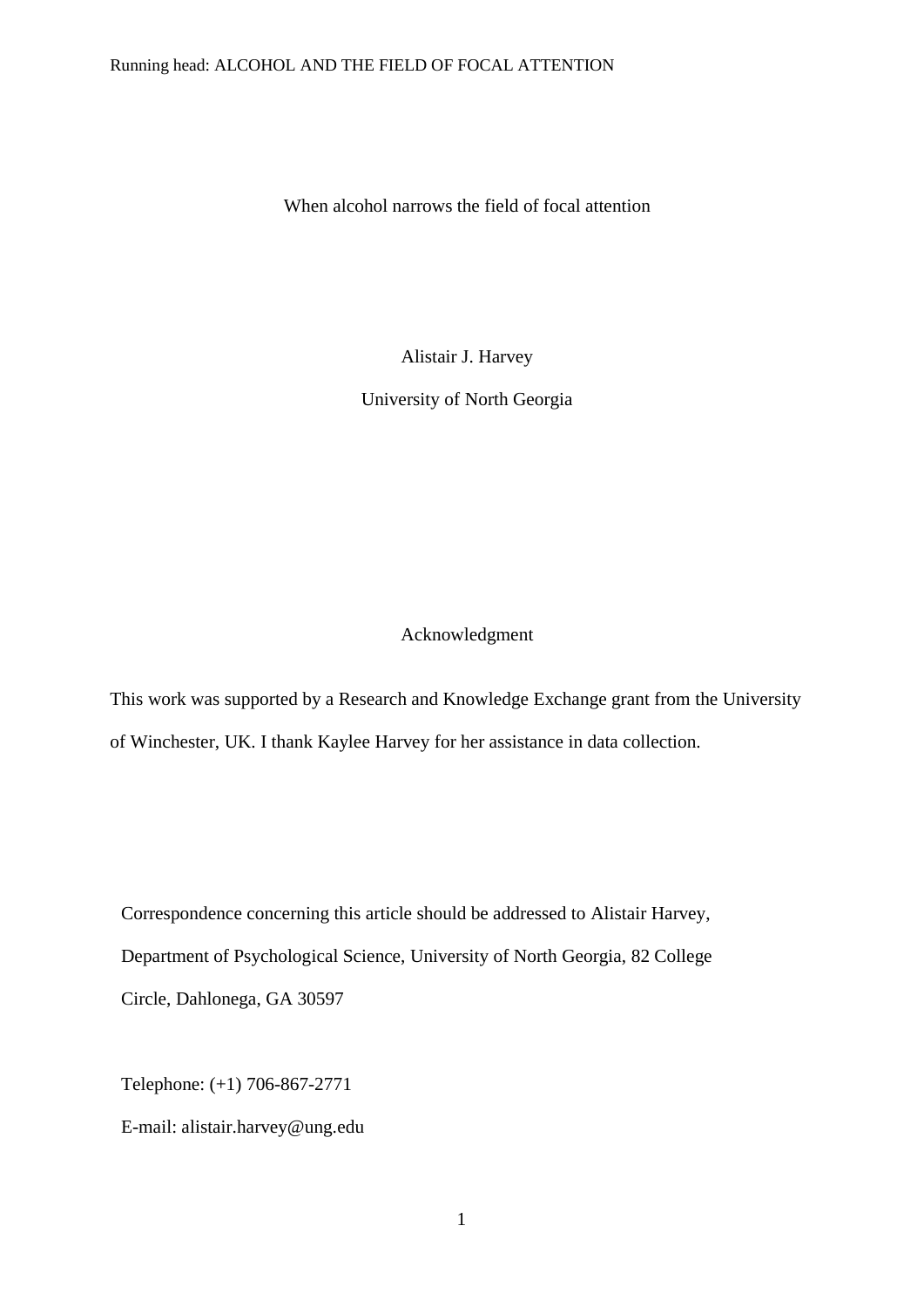#### **Abstract**

The aim of this study was to measure the extent to which alcohol intoxication restricts the scope of attention in the visual field. A group of intoxicated (n = 31; mean BAC  $\approx$  .08%) and placebo control (n = 31; mean BAC  $\approx$  .00%) participants were required to correctly identify visual probes while performing two verbal categorization tasks: one designed to widen the scope of visual attention on to each stimulus word; the other, to narrow attention on to the central letter of each word. Response times to surprise probes interpolated between categorization trials were measured and these catch-trials could appear in any of the stimulus word letter positions. As predicted by alcohol myopia theory (AMT), which assumes the drug narrows focal attention, intoxicated participants made slower responses than sober controls to probes displayed in non-central letter positions, although right-field probe reaction times were slower than those for left-field targets. This response asymmetry and wider theoretical implications of the findings are discussed.

Keywords: Alcohol intoxication, visual attention, reaction time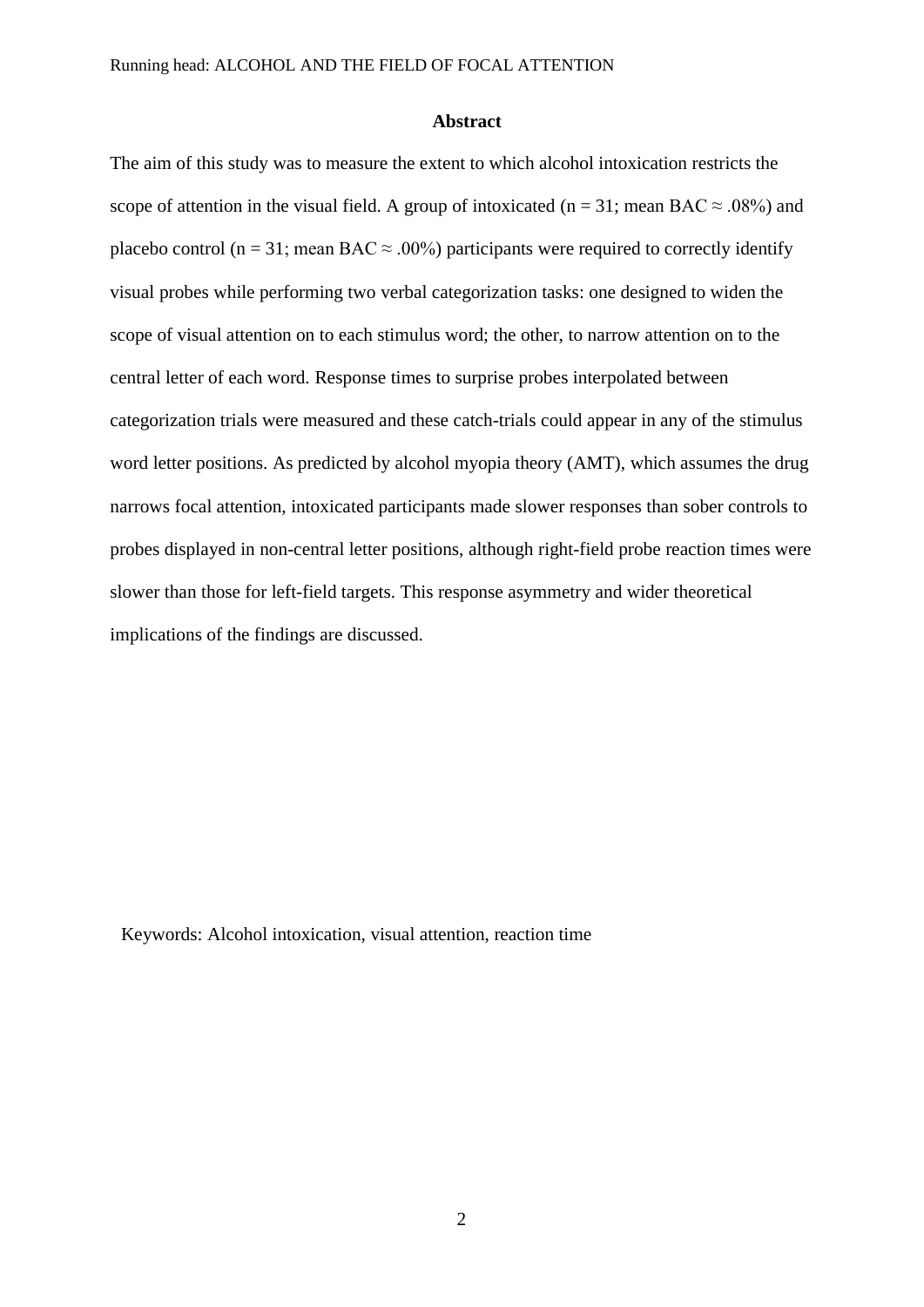The predominant theoretical account of the effect of alcohol intoxication on attention is currently *alcohol myopia theory* (AMT), which assumes the drug causes a reduction in attentional capacity with diminished resources prioritized for the processing of only the most immediately relevant stimuli (Josephs & Steele, 1990; Steele & Josephs, 1990). This attention allocation model was developed to explain the social effects of intoxication (e.g., unprotected sex, physical assault) assumed to result from too narrow a focus on central stimuli (e.g., attraction, provocation, etc.) and the neglect of distal cues (e.g., fear of unwanted pregnancy, arrest, injury, etc.), which may otherwise inhibit high risk responses.

Despite its original focus on adverse social behaviour, the attention narrowing mechanism AMT posits is also supported by cognitive studies in which alcohol is shown to slow visual search times for spatially peripheral targets (e.g., Hoyer, Semenec & Buchler, 2007; Moskowitz & Sharma, 1974), restrict visual scanning to central and salient image features (e.g., Harvey, 2014; Harvey, Kneller & Campbell, 2013a; Moser, Heide and Kömpf, 1998), impair memory for peripheral stimuli (Harvey et al.; 2013a; Schreiber Compo, Evans, Carol, et al., 2011), yet leave the identification of faces (typically, highly relevant stimuli) unimpaired (Harvey, 2014; Harvey, Kneller & Campbell, 2013b).

Posner (1980) used the analogy of a "spotlight" to describe the purely cognitive orienting of attention, the "beam" of which may be shifted to different spatial locations independently of eye movements, and research by Canto-Pereira et al. (2007, Experiment 1) suggests that even moderate doses of alcohol may restrict the spotlight's scope. Participants in this study responded to targets presented over a large visual area, either while focusing on a small square frame presented in the centre of a display screen or when instructed to distribute attention more widely, to each of two laterally situated frames. In the latter condition, sober controls were significantly faster than intoxicated counterparts at responding to peripheral stimulus targets, suggesting that alcohol restricts the field of visual attention tightly around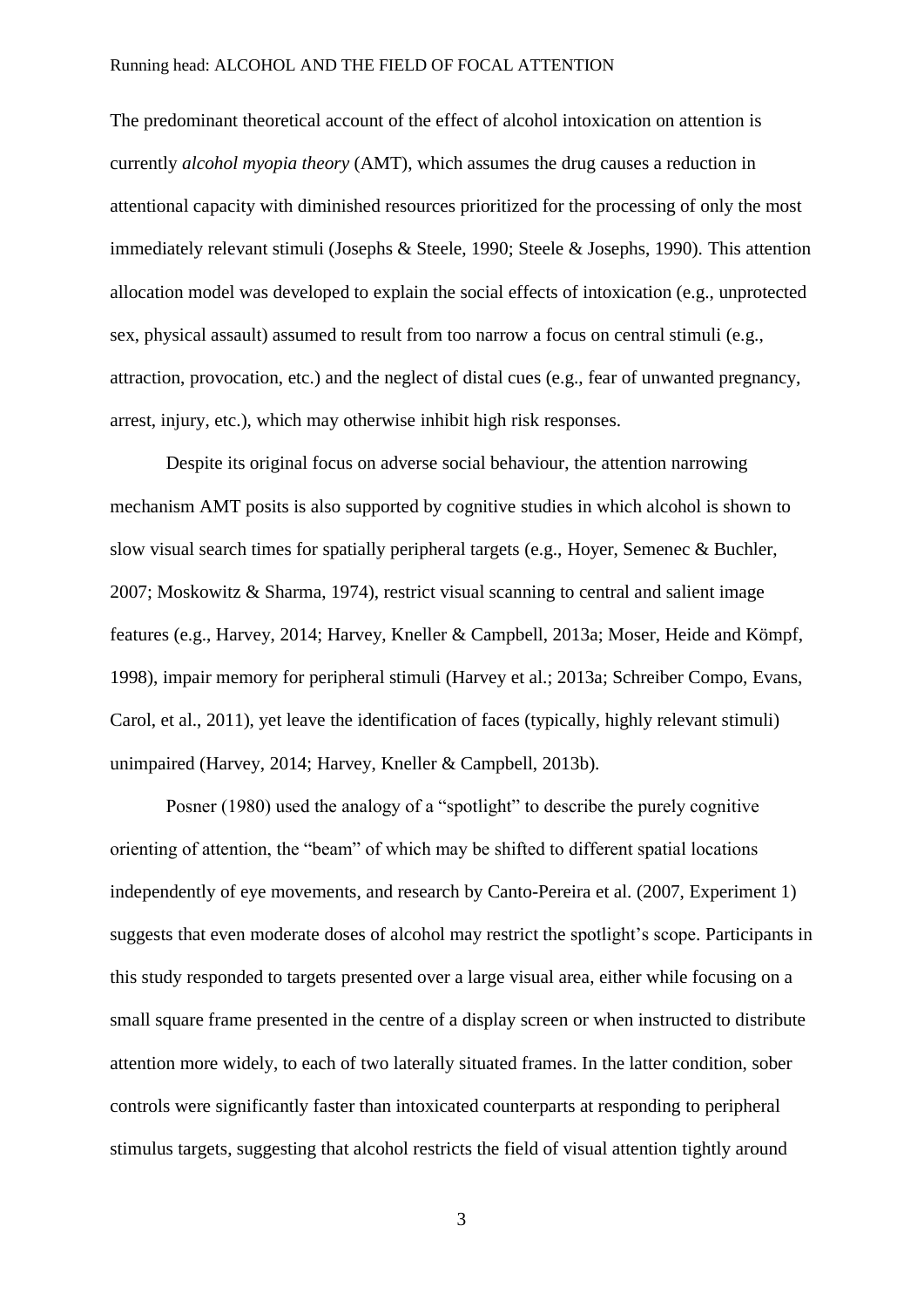the point of gaze, even when participants are explicitly instructed to distribute it more widely. The present study sought to extend this work by employing a technique, developed by LaBerge (1983), designed to measure the extent of attention in the visual field. Laberge (1983) asserted that the scope of the attentional spotlight varies with the apparent size of the stimulus viewed, hence, attending to the central feature of a stimulus array (e.g., the nose of a face) requires a narrower spotlight than that required to attend to the full array (e.g., an entire face). Furthermore, a narrowed attentional spotlight should be less effective at capturing stimulus objects appearing in peripheral regions of the visual field.

LaBerge (1983) tested this hypothesis by presenting participants with long sequences of five-letter nouns forming the basis of two categorization tasks, each designed to manipulate the width of the attentional beam. In one task participants had to focus on the central letter of each word (narrow beam), responding as quickly as possible each time this letter was in the range A-G. For the other, they were required to categorize the entire word on each trial (wide beam) by responding only when the noun was a common name (e.g., "ALICE", "ROGER", etc.). In both tasks a number of words in each sequence were interpolated with a probe trial in which an uncued target probe (the digit "7") would appear in any of the five word letter positions. Hence, responses to non-central probes in the letter task required a shift in attention to the left or right while responses to central probes did not. LaBerge (1983) found that probe reaction times in the word task were consistently fast across all five letter positions, presumably because participants' attention spanned the full breadth of each stimulus array. For the letter task, however, responses were fast for central probes but slowed linearly for those presented in left or right positions, delays presumed to reflect the shifting of the spotlight to non-central locations.

In the present study, Laberge's (1983) paradigm is employed to quantify the extent to which alcohol narrows the scope of attention in the visual field. AMT predicts that alcohol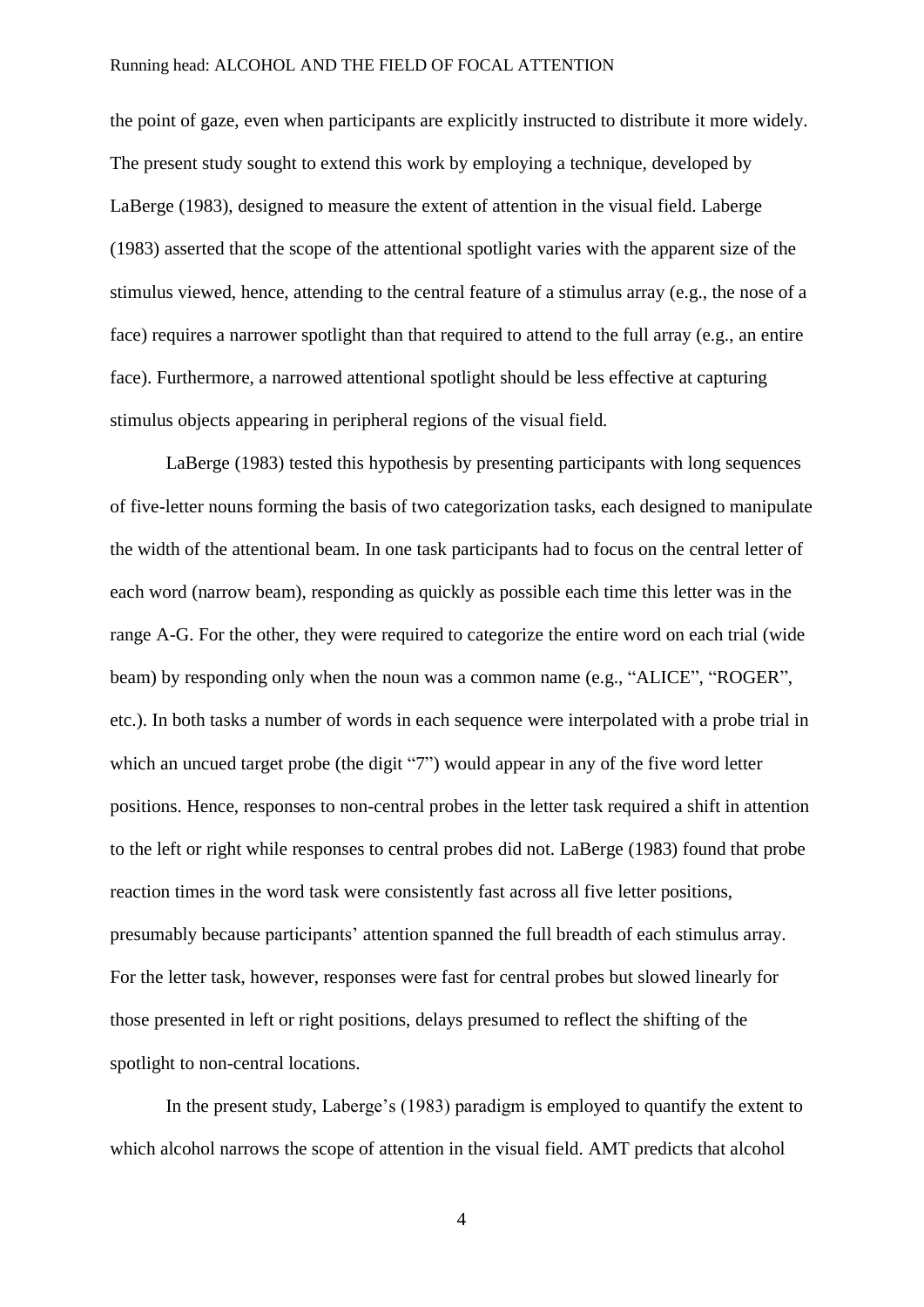will facilitate the central narrowing required to complete the letter categorization task, but at the cost of a reduced attentional field around the small, central point of focus. Hence, intoxicated participants are expected to show significant delays when responding to noncentral probes, particularly for those occupying the outermost letter positions, producing a more acute V-shaped RT function than that of sober controls. Due to its diminishment of attentional resources, alcohol intoxication was also expected to increase the rate of detection errors for non-central probes and slow probe response times overall.

#### **Method**

**Participants**. Sixty-two undergraduate students were offered either course credit or £10 for participation in the study. The sample consisted of 34 females and 28 males ranging in age from 18–63 years ( $M = 23.53$  years;  $SD = 7.78$ ).

**Design.** The study conformed to a 2(Treatment: Alcohol vs. Placebo)  $\times$ 2(Categorization Task: Letter vs. Word)  $\times$  5(Probe Position: 1-5) mixed-design, with reaction time (ms) and percentage of primary task and probe response errors serving as the dependent variables. Participants were randomly assigned to the placebo or alcohol condition.

**Apparatus and materials.** Breath alcohol concentration (BrAC) in participants' deep lung air was recorded using a Dräger 6510 Alcotest Fuel Cell Breathalyzer, a professional evidential testing and screening device that is Type Approved by the UK Home Office and extensively used by the UK police force. The unit of alcohol measurement was grams of alcohol per 210 litres of breath (g/210L).

The presentation of trial events and the recording of responses were controlled by a desktop PC, using Superlab 5 Stimulus Presentation Software and a Cedrus RB-834 response pad. Stimuli were presented on a 17-inch (338mm x 270mm) Belnea 1745S1 LCD monitor with a screen resolution of  $1280 \times 1024$  pixels. Each participant was positioned on a height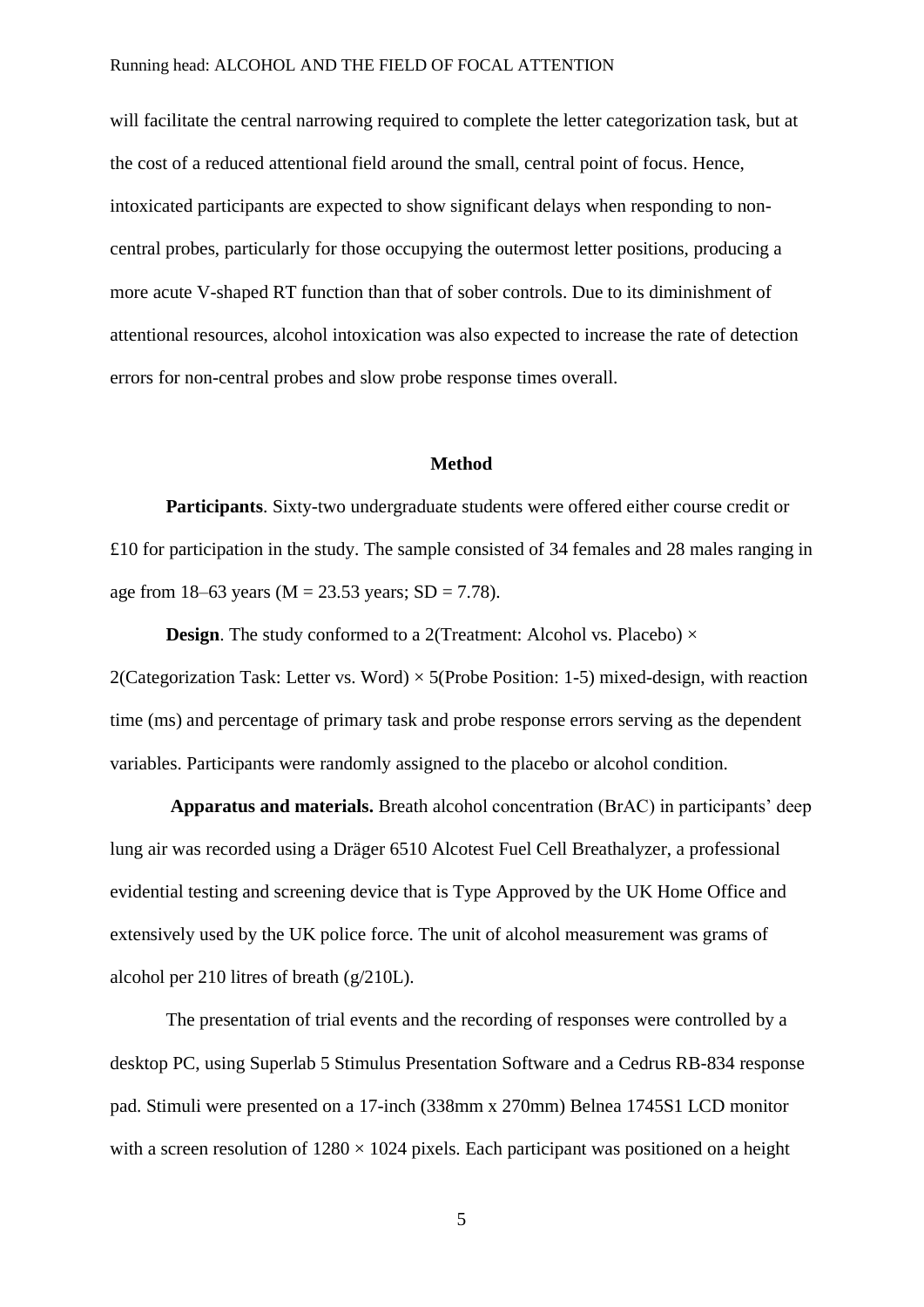adjustable chair with their eyes positioned approximately 45cm from the centre of the display screen.

Each trial consisted of a horizontal array of five stimulus characters with each character occupying a 1.0cm (W)  $\times$  1.2cm (H) space. Each stimulus array was aligned in the centre of the screen and displayed in black 48pt Tahoma Regular font with all characters spaced 1.5cm apart from each other. Each array therefore spanned a width of approximately 11cm. A string of five "#" symbols was displayed alerting participants to each new trial, and the stimuli that followed this warning signal always consisted of a string of five characters displayed in the same locations as the warning symbols. Assuming a 45cm viewing distance, each stimulus letter subtended a visual angle of 1.53° vertically, and 1.27° horizontally. The space separating each character in the array was 1.91°. The full stimulus array therefore subtended a horizontal visual angle of approximately 14°.

The response pad was placed on a table between the participant and the screen on which only one large ( $28 \text{mm} \times 38 \text{mm}$ ) button was used. Participants were required to press this in response to each target word/letter/probe, and were required to withhold the button press for non-target stimuli.

**Stimuli and trial types.** Following LaBerge (1983), the experiment consisted of two tasks, word categorization and letter categorization. For each of these tasks the primary (target) stimuli consisted of five-letter nouns. Primary stimuli for the word task were familiar English names (e.g., ALICE, BRIAN) and non-target items were nouns from the common categories of furniture, musical instruments, and dwellings. For the letter task primary stimuli consisted of common nouns in which the middle letters were from the set A through G (e.g., GRAVE, SUGAR), while non-target items were words in which the middle letter was from the Set N through U (e.g., EARTH, MONEY). Each primary item appeared only once. In addition to primary trials, both tasks included probe trials consisting of four "+" signs and one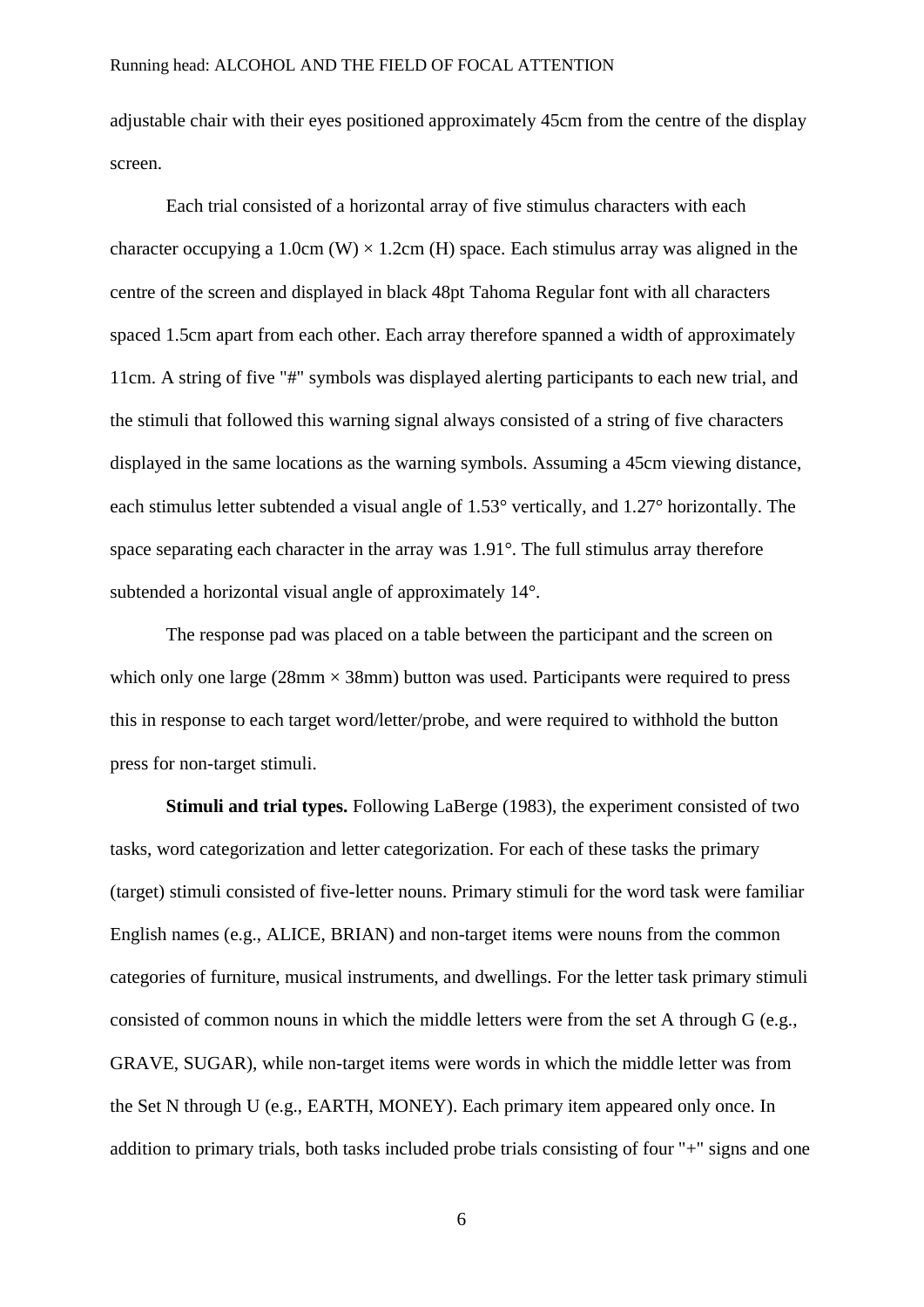critical item, a 7, T, or Z, which appeared at random in one of the five positions of the display string. For these surprise catch trials, 7 was the target probe while T and Z served as nontarget items.

**Procedure.** The experiment was advertised as an investigation of the impact of alcohol intoxication on visual perception. Prior to their arrival at the lab, participants completed an alcohol advisory and screening questionnaire confirming their eligibility to take part and reminding them not to drive to the lab. The questionnaire also contained a sentence requesting they not eat within the 3-hours prior to their lab appointment time. The screen was designed to exclude respondents under 18-years of age (UK legal age for alcohol consumption), contraindicated for alcohol on medical grounds and those who had not consumed at least 6 units of alcohol in a single sitting during the previous 3 months. This measure and all other facets of the study were approved by the host university's ethics committee, and the experiment was administered with full adherence to the British Psychological Society Code of Ethics and Conduct.

All participants were tested between 9am and 1pm. Upon arrival at the lab each participant was breathalyzed to confirm an initial BrAC of zero and weighed to determine the size of their alcohol dose. Those in the alcohol group received a 500ml drink containing 1ml of ethanol per kg of body weight mixed with sugar free Indian tonic water. Those in the placebo group were served 500ml of Indian tonic water with traces of ethanol dropped on to the surface of the drink and mist-sprayed over the entire glass to produce a strong odour of alcohol, at least for the first few sips of the drink. Participants consumed their beverages within 15-20 minutes then read magazines for the next 30-minutes while the ethanol metabolized. After this rest period they rinsed their mouths with water to remove residual alcohol traces and gave a second BrAC recording. None were informed of their BrAC level until debrief. After the second breath test participants were asked to report their subjective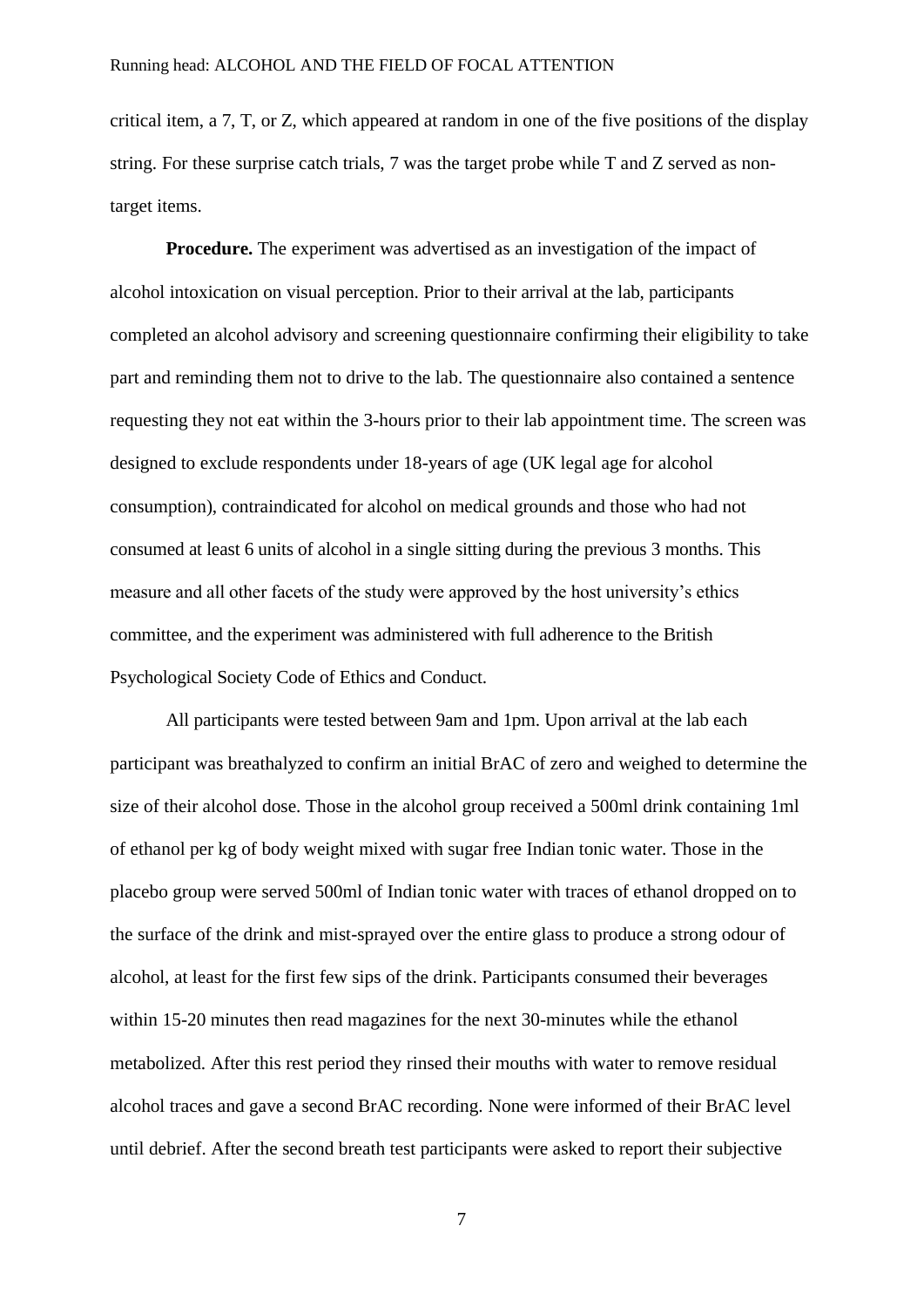level of intoxication recorded on a 10-point scale (1 = "*completely sober*"; 10 = "*extremely drunk*") and were then escorted to the PC running the two experimental tasks. Participants were tested individually.

For both tasks, testing consisted of a practice block followed by a test block. Each trial was preceded by the warning signal described above, which was displayed for 1,250ms. This was followed by either a primary or probe stimulus trial, each of which remained visible until participants responded, up to a maximum of 1,500ms. The inter-trial interval showed a blank screen for 750ms. The practice block for each task consisted of 50 trials comprised of 20 probe trials, 20 primary stimulus target trials, and 10 primary stimulus non-target trials. For the word task, participants were told to respond when the primary display was the name of a person. For the letter task, they were told only to respond when the middle letter of the primary display was from the set A through G, and to treat the probe stimuli as they had for the word task. For both tasks, each practice trial was followed by two 80-trial test blocks each comprising 45 target primary stimulus trials, 15 non-target primary stimulus trials, and 20 probe trials. For probe trials, the positive item 7 appeared three times in each of the possible five positions. Participants were encouraged to respond as quickly and accurately as possible.

Together, the two categorization tasks took each participant approximately 30 minutes to complete, after which they were debriefed as to the full aims of the study. Those in the placebo group left the lab, but intoxicated participants were strongly encouraged to sit comfortably in a room adjacent to the lab, with free access to magazines and soft drink facilities, until their BrAC fell below 0.08g/210L (i.e., the legal UK driving limit). Those wishing to leave with a BrAC close to or over the legal driving limit were required to sign a disclaimer form confirming their awareness of this. The form also stated the associated risks of intoxication for driving, cycling or operating any other potentially dangerous machinery. It should be noted that participants were students of a residential University campus in a small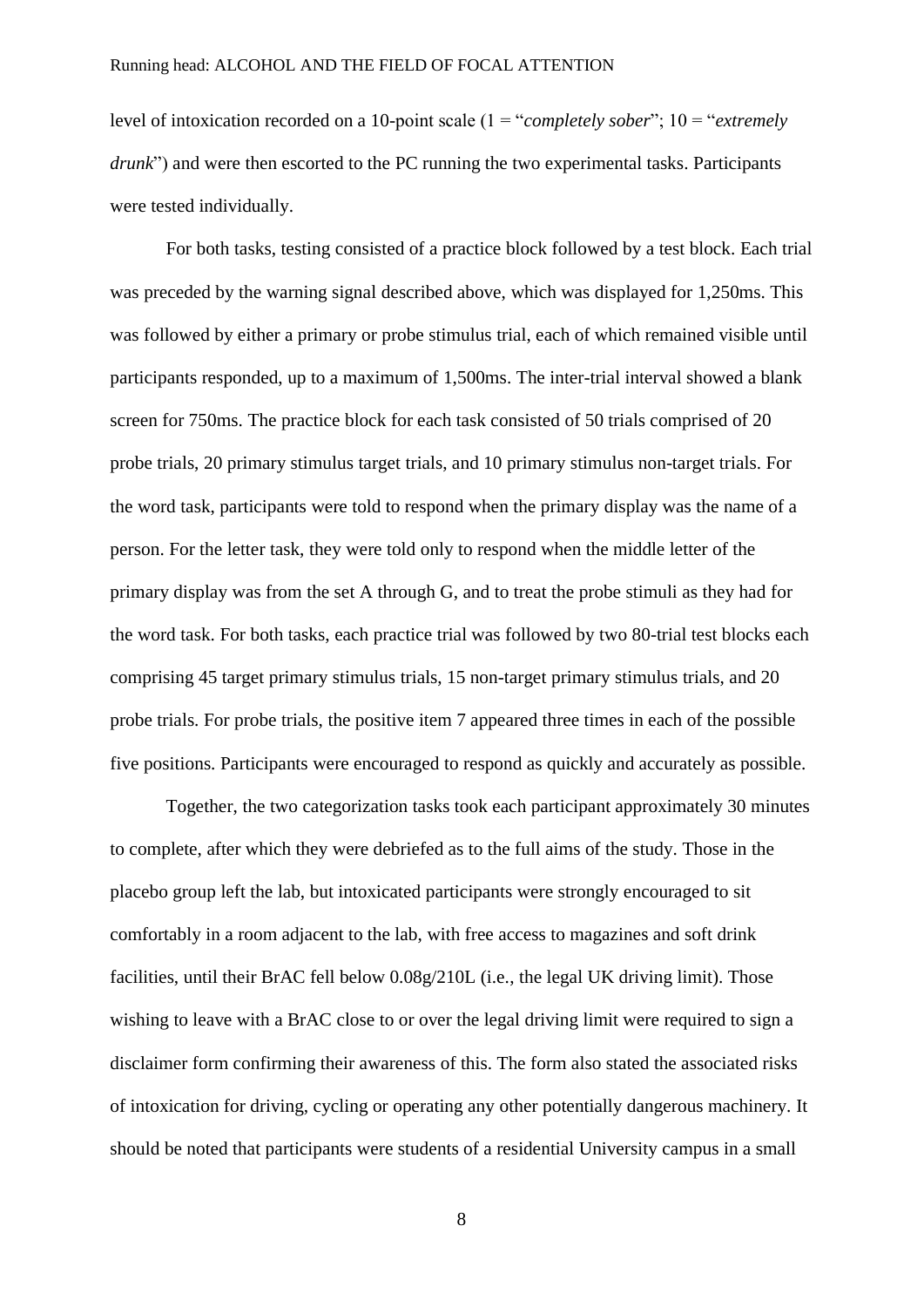English town, the majority of whom lived only a short walk from the Department of Psychology. Nevertheless, all were informed of their BrAC immediately prior to departure.

## **Results**

**Intoxication levels.** The amount of ethanol administered to participants in the alcohol condition ranged from 47ml to 105ml ( $M = 74$ ml; SD = 14) leading to a BrAC range of 0.04 to  $0.11g/210L$  (M =  $0.08g/210L$ ; SD = 0.02). All BrAC measures for the placebo condition were zero. Subjective intoxication ratings taken immediately prior to the experimental task ranged from 1 to 7 (out of 10) ( $M = 2.37$ ; SD = 1.56) for the placebo group, and 2 to 8 ( $M =$ 5.48, SD = 1.65) for the alcohol group. A Mann-Whitney U test confirmed participants in the alcohol group reported feeling significantly more intoxicated than those in the placebo group,  $z = 5.53$ ,  $N = 62$ ,  $p < .001$ . The higher subjective ratings of the alcohol group may therefore reflect a stronger expectation of poor performance relative to the placebo control group.

**Reaction times for correct probe responses**. Average reaction times for correct responses to probe stimuli are shown in Figure 1 as a function of task, alcohol treatment and probe position. In addition to probe position, the X-axis also displays the degrees of visual angle from the mid-point of the central probe to the mid-point of each of the four lateral probes. The RT data are based on an overall average of  $154 (SD = 10.1)$  correct categorization and probe detection responses. A 2(Treatment)  $\times$  2(Task)  $\times$  5(Probe), mixeddesign ANOVA was used to analyse differences in probe detection times between conditions. Prior to conducting this test, however, it was necessary to perform a logarithmic transformation on these data to obtain homogeneity of variance between treatment groups, although untransformed means are reported in Figure 1.

(Figure 1 about here)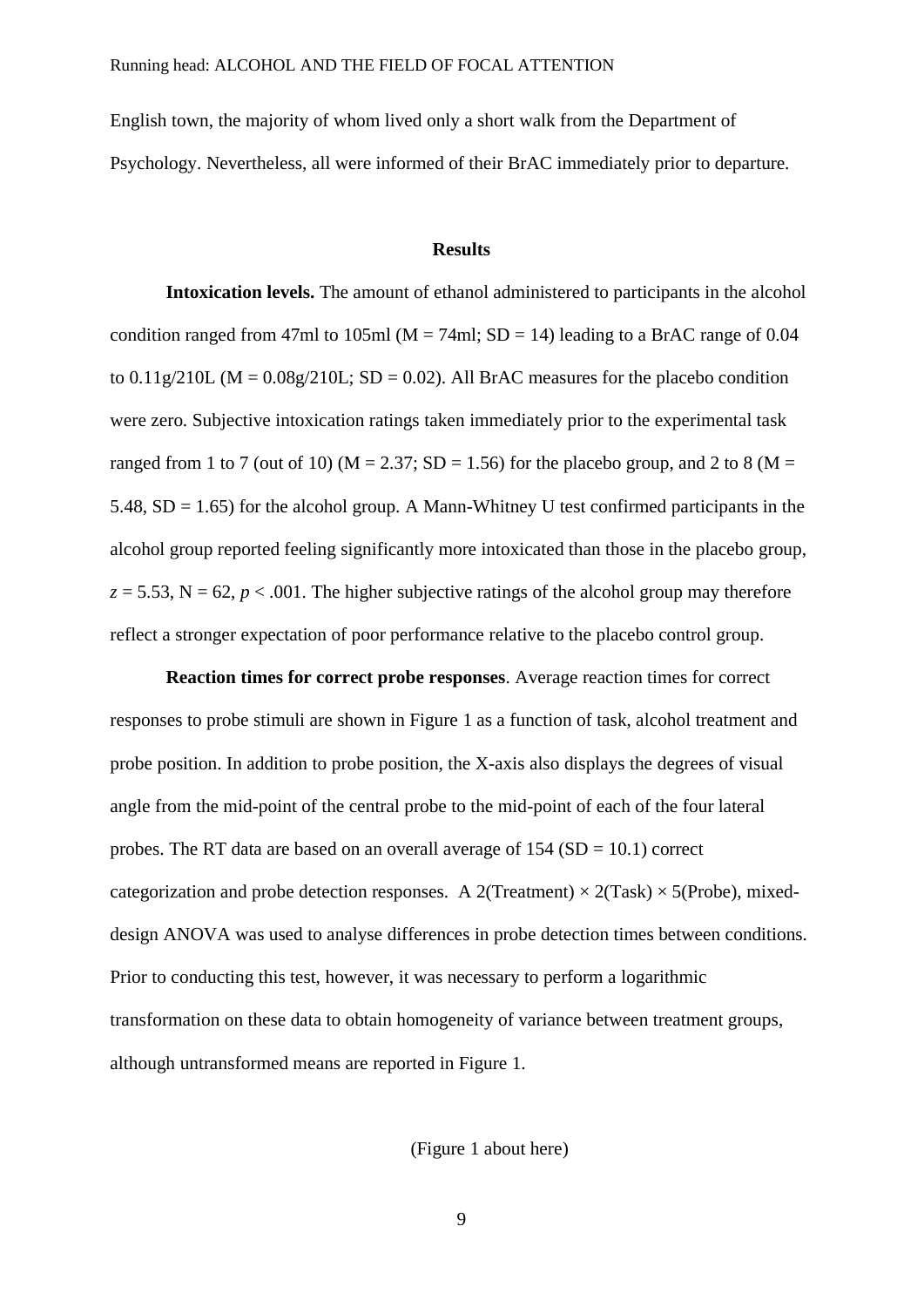Reaction times for correct probe responses were significantly faster for the word task  $(M = 591.90$ ms,  $SD = 11.09$ ) than the letter task  $(M = 620.74$ ms,  $SD = 11.51$ ),  $F(1, 60) =$ 16.43,  $MSE = .07$ ,  $p < .001$ ,  $\eta_p^2 = .22$ . Overall, probe response times varied significantly as a function of probe position,  $F(3.64, 218.47) = 5.63$ ,  $MSE = .01$ ,  $p < .001$ ,  $\eta_p^2 = .09$  (Huynh-Feldt corrected for non-sphericity) and the main source of this variance was the letter task, producing a highly significant Task  $\times$  Probe interaction, F(3.49, 209.46) = 18.91, MSE = .002,  $p < .001$ ,  $\eta_p^2 = .24$  (Huynh-Feldt corrected for non-sphericity).

With regard to the effects of alcohol, intoxicated participants showed the expected slowing in RT for correct probe responses ( $M = 634.65$ ms,  $SD = 15.04$ ), relative to sober controls (M = 577.99ms, SD = 15.04),  $F(1, 60) = 7.44$ ,  $MSE = .03$ ,  $p < .008$ ,  $\eta_p^2 = .11$ . However, this treatment effect did not interact with the task variable,  $F(1, 60) = .74$ ,  $MSE =$ .004,  $p < .393$ ,  $\eta_p^2 = .01$ .

Of critical interest are the combined effects of alcohol intoxication and probe position on reaction times for correct probe responses, as shown in Figure 1. For the letter task, differences in mean correct probe response times between intoxicated and control participants for probe positions 1-5 were: 59.27ms, 55.42ms, 34.03ms (central position), 78.58ms and 100.62ms, respectively; whereas in the word task, alcohol-placebo RT differences for probe positions 1-5 were: 51.83ms, 57.09ms, 65.76ms (central position), 37.44ms and 26.61ms, respectively. The ANOVA revealed the interaction between alcohol treatment, task and probe position to be highly significant,  $F(3.49, 209.46) = 3.21$ ,  $MSE = .002$ ,  $p = .018$ ,  $\eta_p^2 = .05$ (Huynh-Feldt corrected for non-sphericity). As expected, a post hoc two-way ANOVA conducted on correct probe RTs for the word task confirmed that the Treatment  $\times$  Probe Position interaction was non-significant,  $F(2.81, 168.53) = .80$ ,  $MSE = 6765.24$ ,  $p = .488$ ,  $\eta_p^2$ = .01 (Huynh-Feldt corrected for non-sphericity). Contrary to predictions, though, the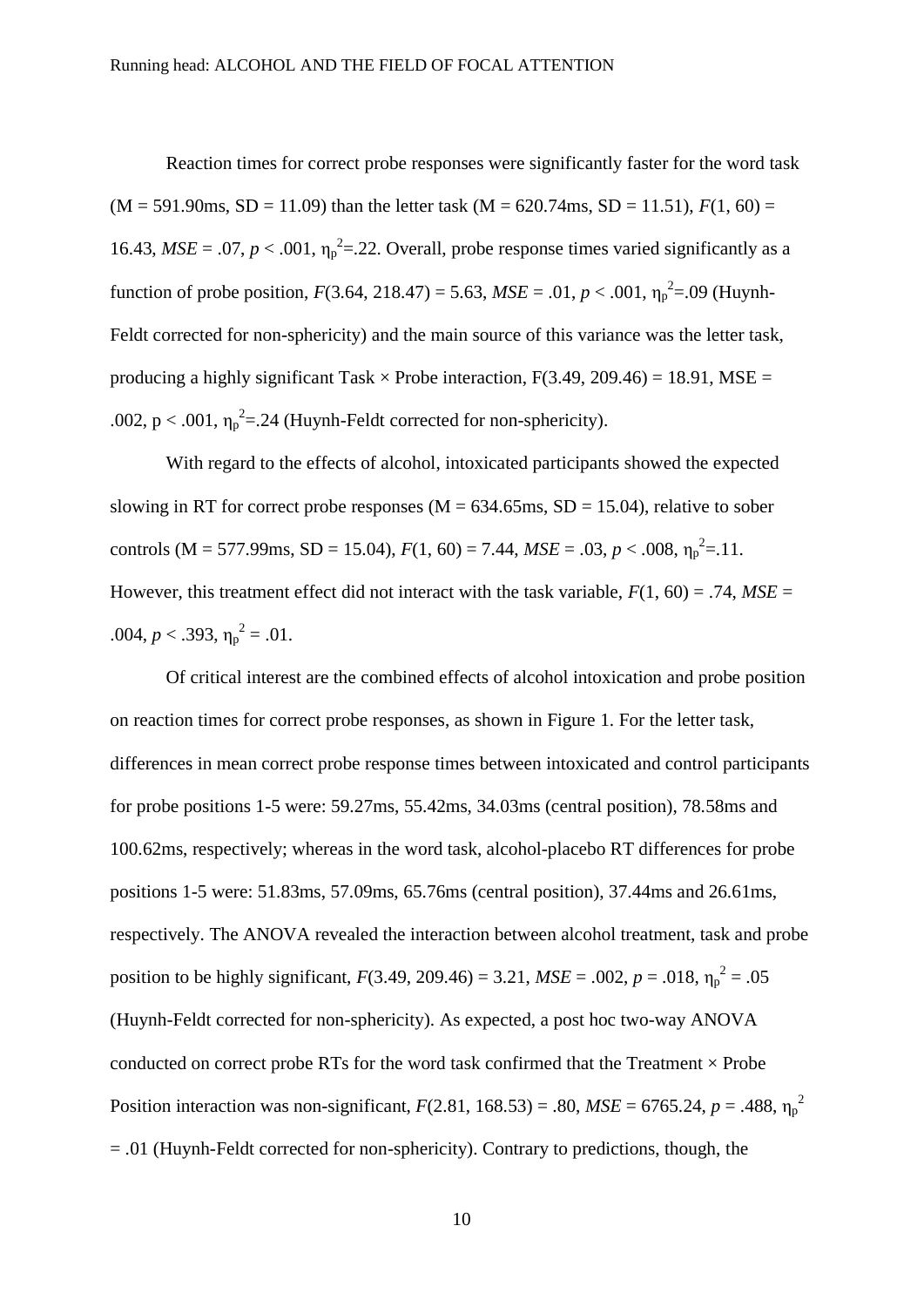Treatment  $\times$  Probe Position interaction for the letter task was also non-significant,  $F(4, 240) =$ 2.39,  $MSE = .002$ ,  $p = .051$ ,  $\eta_p^2 = .04$  (Huynh-Feldt corrected for non-sphericity, and log transformed to homogenize variance). However, post-hoc independent-samples t-tests comparing mean probe RTs between the alcohol group and placebo controls at each probe position of the letter task revealed the expected pattern of findings: no significant difference at (central) probe position 3 ( $p = 0.258$ ,  $d = 0.29$ ), but significant differences at positions 1 ( $p = 0$ .034,  $d = .56$ ), 2 ( $p = .025$ ,  $d = .59$ ), 4 ( $p = .008$ ,  $d = .71$ ) and 5 ( $p < .001$ ,  $d = 1.09$ ). For the word task, on the other hand, differences at probe positions 1 ( $p = .026$ ,  $d = .59$ ) and 2 ( $p =$ .037,  $d = .55$ ) were significant, but those at positions 3 ( $p = .101$ ,  $d = .43$ ), 4 ( $p = .133$ ,  $d = .133$ .39) and 5 (*p* = .229, *d* = .31) were not.

**Probe response and categorization errors**. The overall error rate across both tasks was 3.8% and of these trials only 6 were probe detection errors. All errors were made by the alcohol group for non-central probes (3 from the word task and 3 from the letter task). These data are obviously too scanty for inferential analysis.

The mean rate of letter categorization errors was  $2.20\%$  (SD = 3.65) for the placebo group, and 3.47% (SD = 3.72) for the alcohol group,  $t(60) = 1.36$ ,  $p = .178$ ,  $r^2 = 0.03$ . For the word task, the average categorization error rate was  $3.37\%$  (SD = 2.98) for the placebo group, and 7.62% (SD = 9.84) for the alcohol group,  $t(60) = 2.30$ ,  $p = .025$ ,  $r^2 = 0.08$ .

### **Discussion**

The main finding of this study is that in the letter categorization task, which required attention to remain focused on the central character of each stimulus word, alcohol slowed correct responses to surprise probes presented in non-central character positions. Sober controls took an average of 27ms per character space to shift attention from central to noncentral letter positions, whereas the alcohol group took almost twice as long, with a mean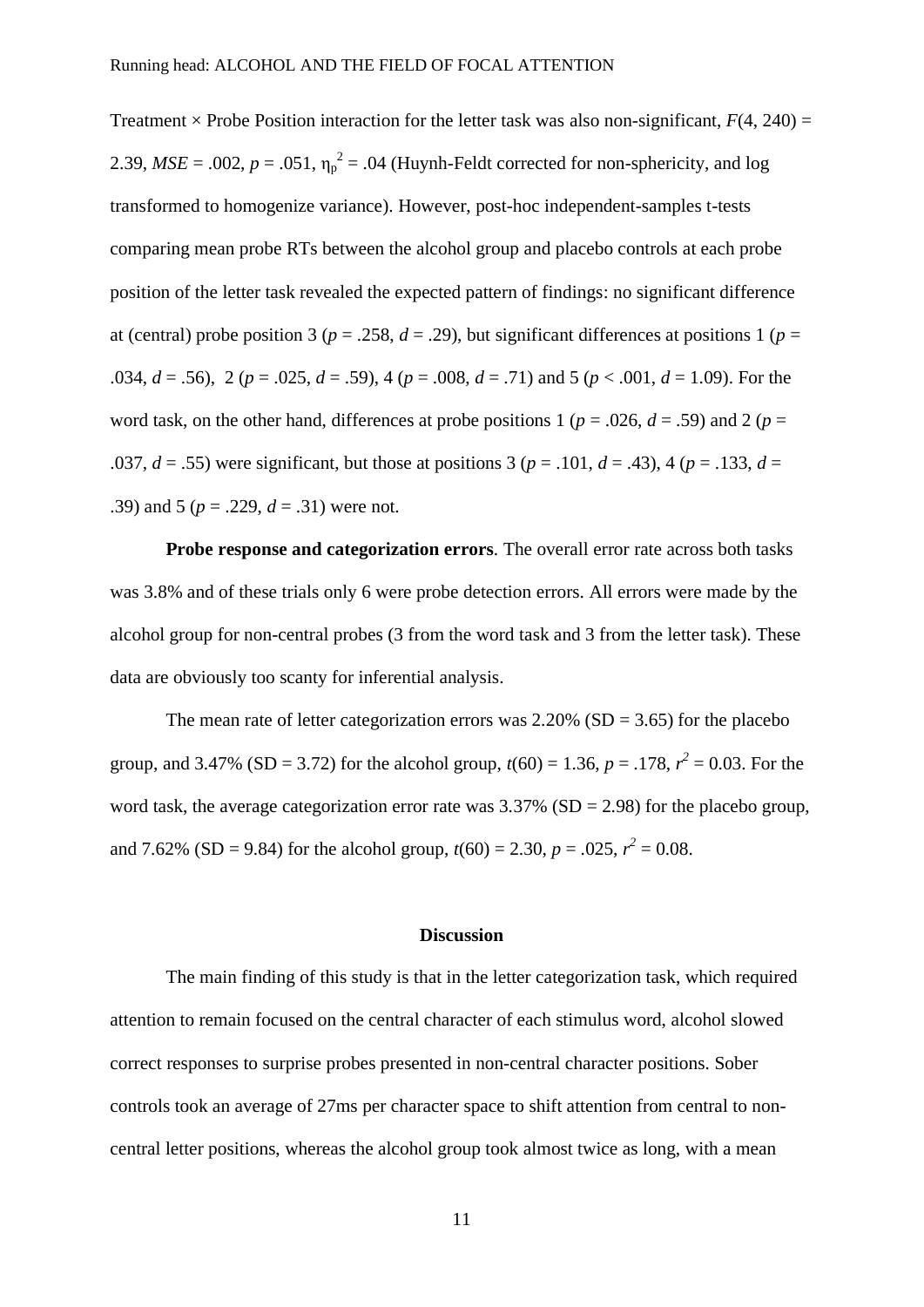shift duration of 49ms per character space. While a small effect  $(\eta_p^2 = 0.04)$  that is just shy of statistical significance ( $p = .051$ ), the interaction between probe position and alcohol treatment shown for the letter task is nevertheless larger than that shown for the word task  $(\eta_p^2 = 01)$  and of a form predicted by alcohol myopia theory. Furthermore, post-hoc comparisons of probe RTs between the alcohol and control group at each probe position show that, in the letter task, alcohol significantly slowed correct responses to lateral but not central probes. Only when focal attention was widened, for the word task, was alcohol found to significantly slow responses to centrally positioned probes.

The present findings should be compared to those of Canto-Pereira et al. (2007) whose intoxicated participants had difficulty dividing attention between two lateral regions of the visual field, making significantly slower responses than sober controls to lateral visual targets. In interpreting their findings these authors concluded that the visual attention of intoxicated viewers is tightly and inflexibly focused around the point of gaze, relative to that of sober controls. But, according to the present data, intoxicated viewers are able to vary the scope of a single attentional spotlight in accordance with central task demands. When the task requires them to "zoom-in" on a small central stimulus feature or region, however, the extent of the attentional field around this focal point is narrowed, thus slowing responses to lateral probes relative to sober controls. It is also possible that the narrower spotlight of intoxicated participants fosters a slower serial search for lateral probe targets, whereas the wider attentional field of sober viewers permits a more efficient parallel search.

In the word task, on the other hand, for which the spotlight on each trial is widened to process the full stimulus array, alcohol caused less variation in response latencies across probe positions; although the drug did produce an overall slowing in probe detection times. This was expected, however, and is assumed to reflect the general sedative effect of alcohol on the central nervous system, leading to the depletion of central processing capacity (e.g.,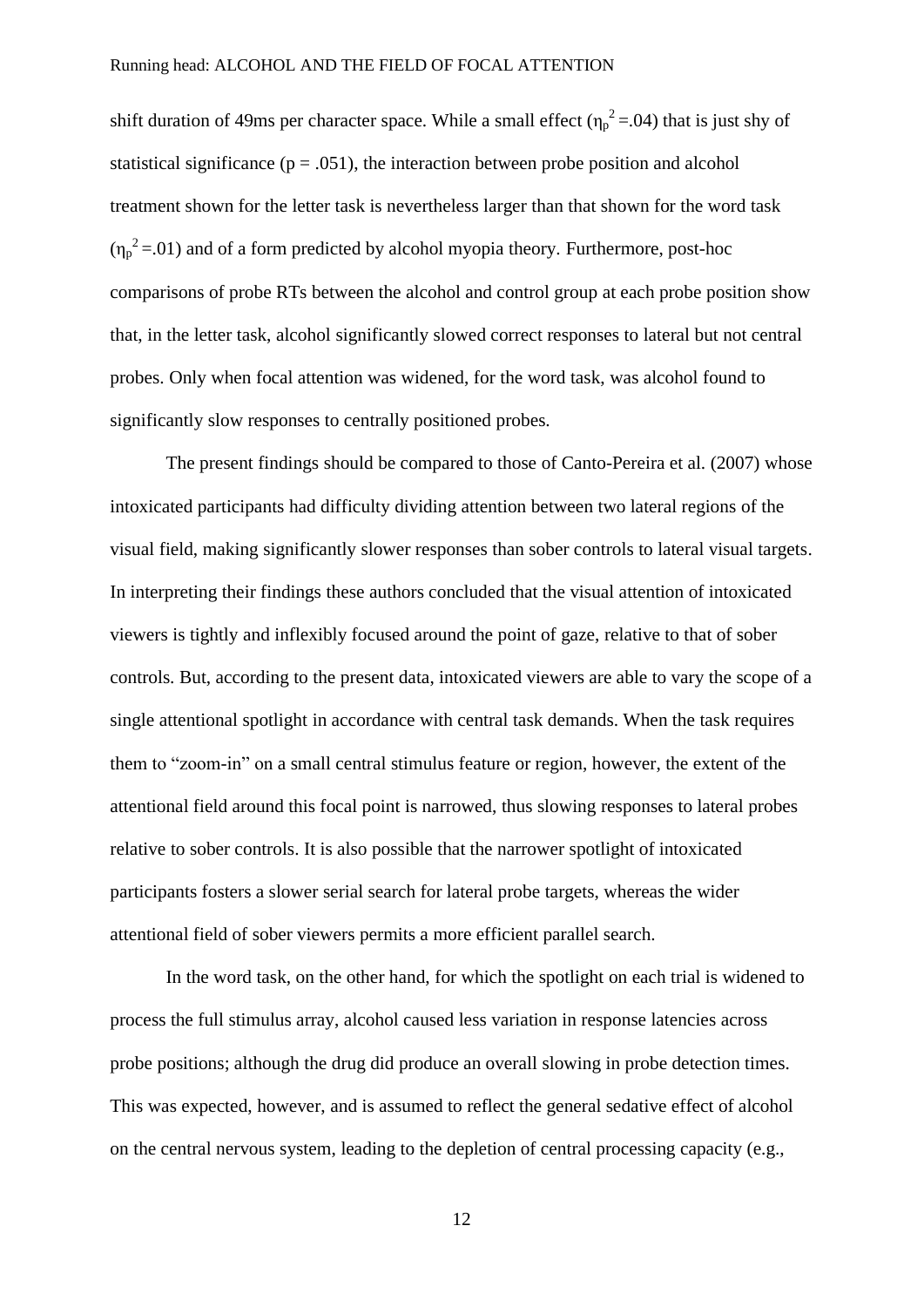Maylor, Rabbit, James & Kerr, 1990; Rohrbaugh, Stapleton, Parasuraman, & Frowein, 1988).

Despite the present study's support for alcohol myopia, there remain three unexpected aspects of the data that warrant discussion. Firstly, on the basis of the spotlight-narrowing account of AMT, an increase in the rate of recognition errors for non-central probes in the letter task was predicted, but these mistakes rarely occurred. Therefore, with fewer information processing resources at their disposal, intoxicated viewers may have traded probe-response speed for probe-detection accuracy.

The second unexpected observation is the asymmetric effect of alcohol intoxication on correct response latencies for letter task probes. Why alcohol slowed responses for right-side more than left-side probes is unclear, but it is perhaps a consequence of the verbal categorization stimuli. It is possible that participants' bias for left-to-right word reading caused anticipatory leftward shifts in attention to the first letter position prior to each new trial, thus increasing the length of the rightward shift required for surprise right-field probe presentations for which the alcohol group were expected to show delays. Alternatively, faster responses to leftfield probes may reflect a global visuospatial attentional bias. It is of interest to note that, in the line bisection task, normal sober viewers systematically misperceive the midpoint of horizontal lines as being left of veridical centre, which is assumed to reflect a universal neglect of visual attention to right hemispace (e.g., Sosa, Teder-Sälejärvi & McCourt, 2010). Under the influence of alcohol, however, this leftward bias is exaggerated, suggesting that ethanol exerts an asymmetric effect on the brain with increased suppression of left as opposed to right hemisphere function (Leone & McCourt, 2010). It should be added, though, that this interpretation is inconsistent with earlier evidence of alcohol selectively depressing right-hemisphere functioning (e.g., Rhodes, Obitz & Creel, 1975; Kostandov et al., 1982).

The final unexpected outcome of the present study is the different RT function shown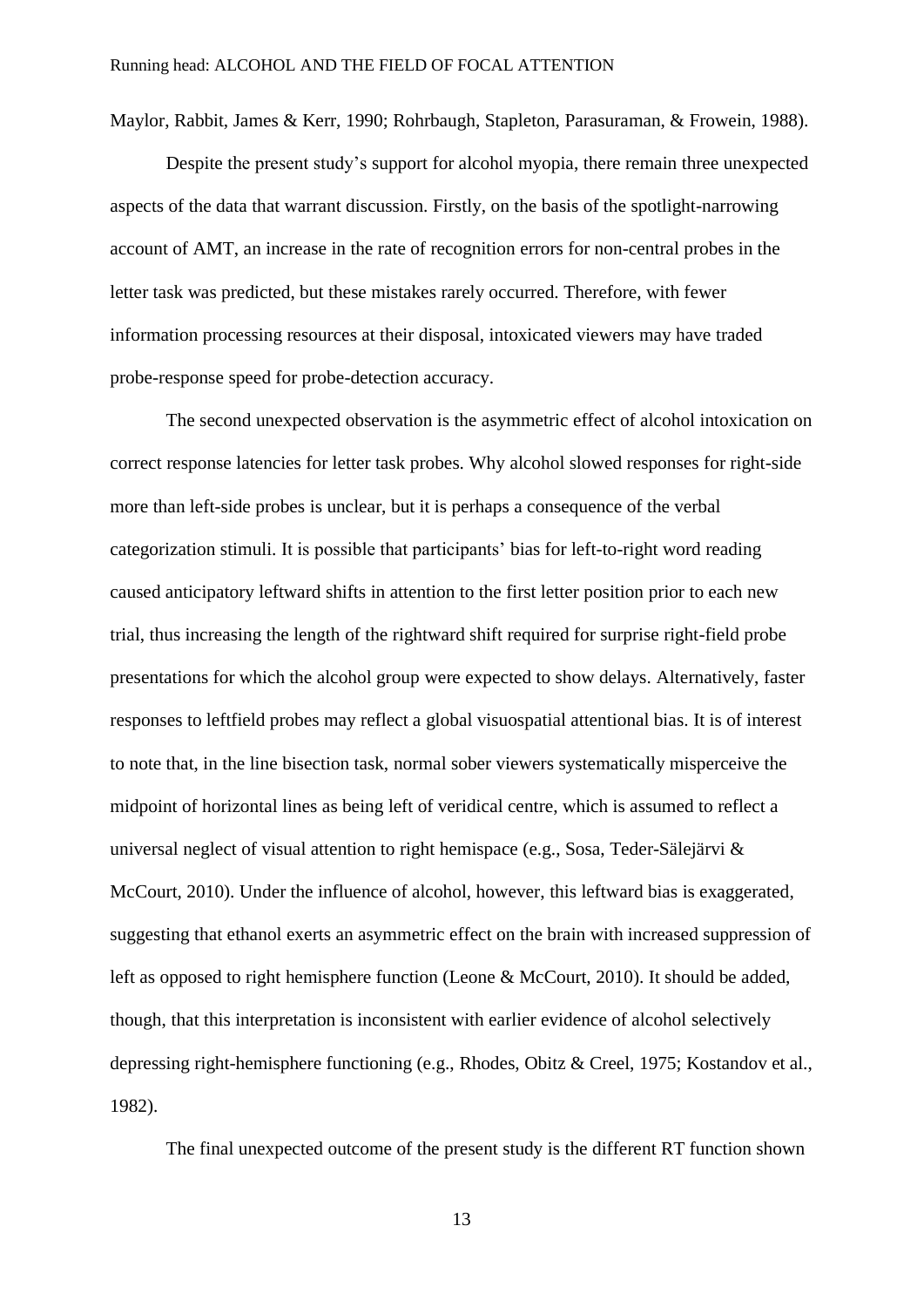between the alcohol group and sober controls during letter categorization. On the basis of the Laberge (1983, Experiment 1) data, both treatment groups were expected to produce a Vshaped function for the letter task, reflecting a spotlight narrowly trained on the central character of each stimulus word, with the V-angle for the alcohol group expected to be more acute in form. However, only intoxicated participants produced the V-function. The letter task probe response function for sober controls was U-shaped, suggesting that this group's attentional spotlight extended beyond the central character position. This contrast may be accounted for by differences in the dimensions of the stimuli in the present study compared to that of Laberge (1983). In the latter study, the horizontal visual angle for a single character was small (29°) relative to the present experiment (1.27°), while viewing distances in both studies were comparable (approx. 44-45cm).

It should also be noted that the spotlight-narrowing account of the present alcohol data is based on Laberge's (1983) assumption that probe response delays in the letter task reflect increases in the distance attention is shifted from central to lateral positions. However, should probe detection be supported by gaze shifts, then it is possible that alcohol slowed eye movements to non-central letter positions. Unfortunately, the absence of eye movement monitoring in the present study means that this interpretation cannot be ruled-out, and it is a view supported by numerous studies in which alcohol is shown to slow saccadic function (e.g., Holdstock & de Wit, 1999; Moser, Heide, & Kompf, 1998; Nawrot, Nordenstrom, & Olson, 2003; Wilkinson, 1976).

A further limitation of the present study concerns the nature of the word- and lettercategorization tasks used to manipulate the scope of the attentional spotlight. The discriminations and decision making processes required to categorize letters are likely quite different to those used to categorize words, hence, differences between these tasks may have cast undue influences on probe RT data. Further work is therefore required to determine if the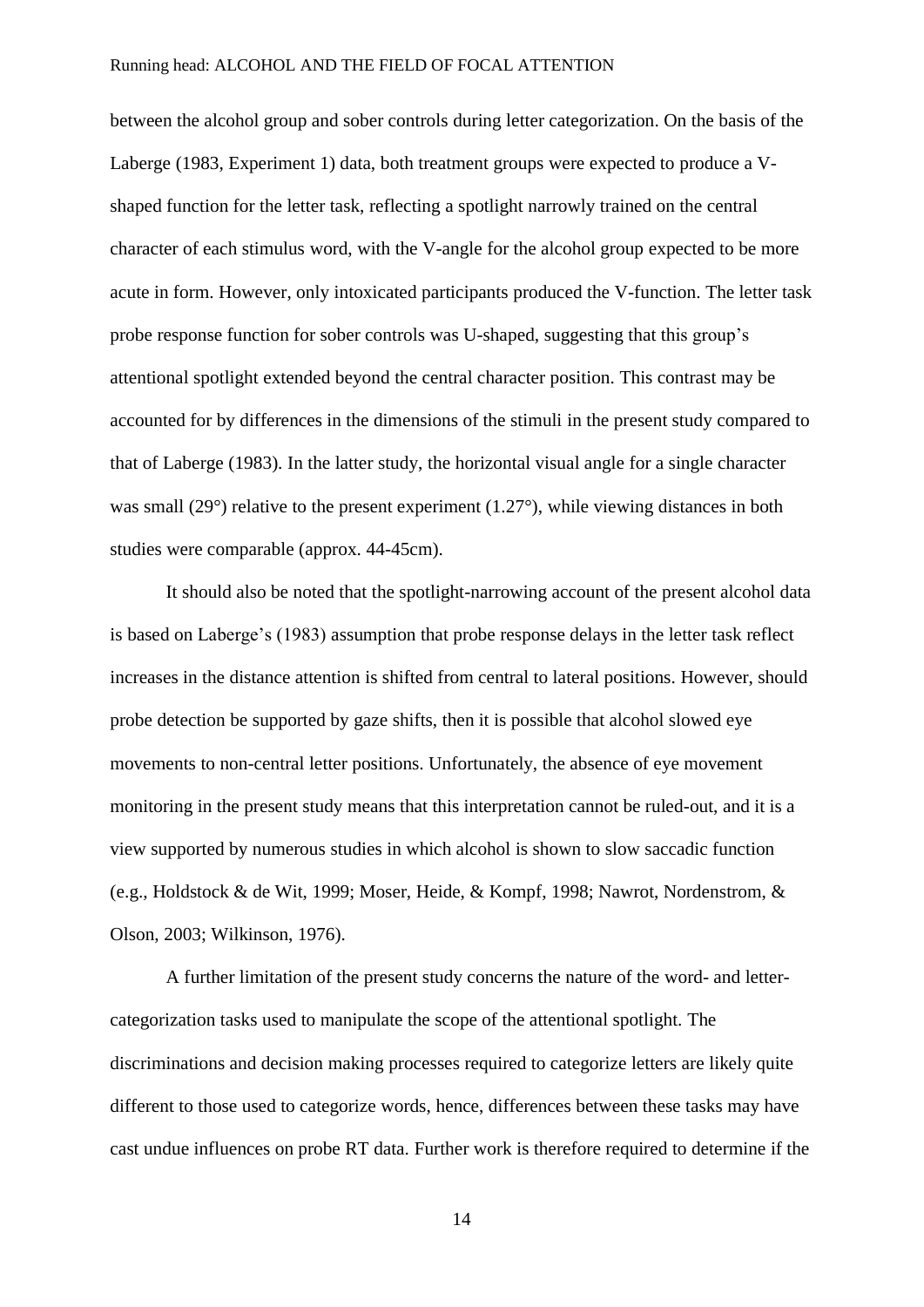present findings extend to studies in which the primary task is not only non-verbal, but also matched under narrow- and wide-scope attentional conditions.

Finally, the spotlight and zoom-lens accounts of visual attention are limited to situations in which a single attentional "beam" is directed toward one particular region of the visual field, but there is evidence to suggest that attention is primarily driven by the selection of objects rather than spatial locations (Emmanouil & Magen, 2014). Studies of object-based attention demonstrate that visual attention can be effectively distributed across different spatial regions when those locations are occupied by the same object, emphasising viewing conditions for which the single "spotlight" account is clearly inadequate (e.g., Duncan, 1984; O'Craven, Downing, & Kanwisher, 1999). It should therefore be noted that the location-based account offered here is for data drawn from tasks in which stimulus objects and their spatial locations are confounded.

In conclusion, the present study nevertheless demonstrates a significant attentional deficit resulting from only moderate alcohol intoxication (mean BAC  $\approx$  .08%). Namely, a narrowing in the scope of visual attention around a central focal point, which almost doubles the time taken to respond to surprise peripheral targets.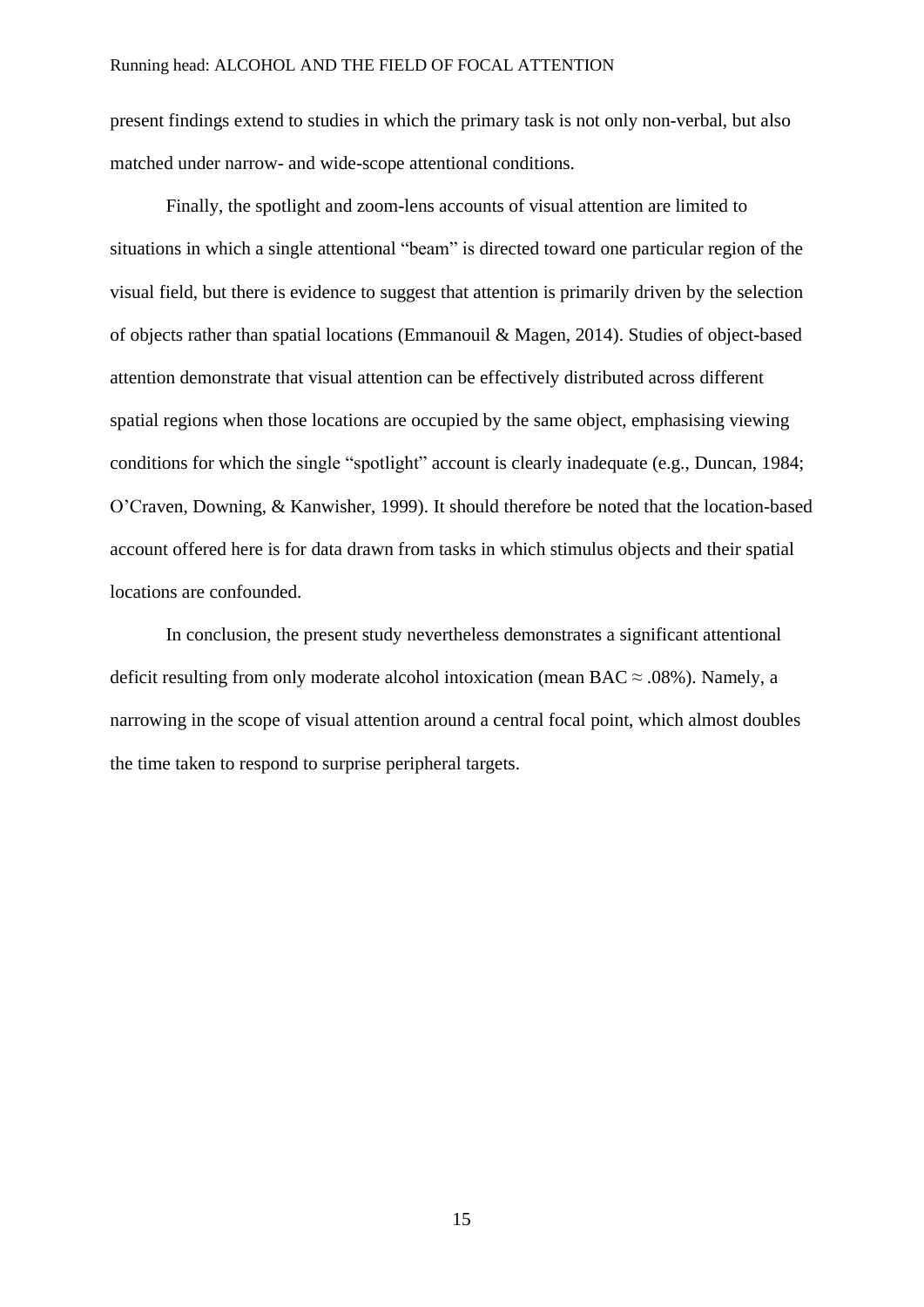#### **References**

- Canto-Pereira, L. H. M., David, I. P. A., Machado-Pinheiro, W. M., & Ranvaud, R. D. (2007). Effects of acute alcohol intoxication on visuospatial attention. *Human & Experimental Toxicology*, *26*, 311-319.
- Clifasefi, S. L., Takarangi, M. K. T., & Bergman, J. S. (2006). Blind drunk: The effects of alcohol on inattentional blindness. *Applied Cognitive Psychology*, *20*, 697-704.
- Duncan, J. (1984). Selective attention and the organization of visual information. *Journal of Experimental Psychology: General*, *113*, 501-517.
- Emmanouil, T. A. & Magen, H. (2014). Neural evidence for sequential selection of object features. *Trends in Cognitive Sciences*, *18*, 390-391.
- Eriksen, C. W., & St. James, J. D. (1986). Visual attention within and around the field of focal attention: A zoom lens model. *Perception & Psychophysics*, *40*, 225-240.
- Harvey, A. J. (2014). Some effects of alcohol and eye movements on cross-race face learning. *Memory*. doi:10.1080/09658211.2013.872278
- Harvey, A. J., Kneller, W., & Campbell, A. C. (2013a). The effects of alcohol intoxication on attention and memory for visual scenes. *Memory*, *21*, 969-980. doi:10.1080/09658211.2013.770033
- Harvey, A. J., Kneller, W., & Campbell, A. C. (2013b). The elusive effects of alcohol intoxication on visual attention and eyewitness memory. *Applied Cognitive Psychology*, *27*, 617-624.
- Holdstock, L., & de Wit, H. (1999). Ethanol impairs saccadic and smooth pursuit eye movements without producing self-reports of sedation. *Alcoholism: Clinical and Experimental Research*, *23*, 664–672. doi:10.1111/j.1530-0277.1999.tb04168.x
- Hoyer, W. J., Semenec, S. C., & Buchler, N. E. G. (2007). Acute alcohol intoxication impairs controlled search across the visual field. *Journal of Studies on Alcohol and Drugs*, *68*, 748-758.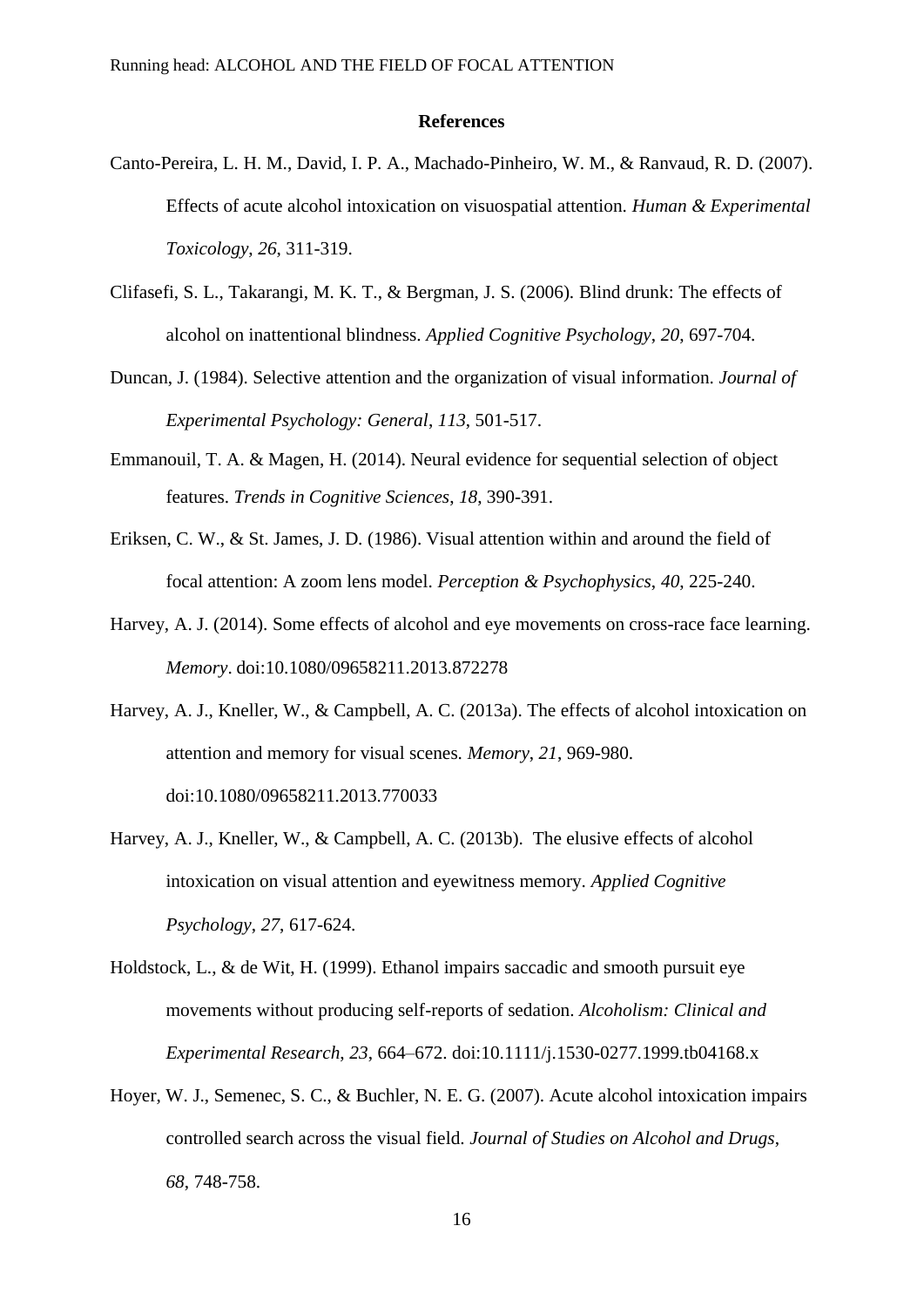- Josephs, R. A., & Steele, C. M. (1990). The two faces of alcohol myopia: Attentional mediation of psychological stress. *Journal of Abnormal Psychology*, 99, 115-126.
- Koelega, H. S. (1995). Alcohol and vigilance performance: a review. *Psychopharmacology 118*, 233–249.
- Kostandov, E. A., Arsumanov, Y. L., Genkina, O. A., Restchikova, T. N., & Shostakovich, G. S. (1982). The effects of alcohol on hemispheric functional asymmetry. *Journal of Studies on Alcohol & Drugs*, *43*, 411-426.
- Leone, L. & McCourt, M. E. (2010). The effect of acute ethanol challenge on global visuospatial attention: Exaggeration of leftward bias in line bisection. *Laterality: Asymmetries of Body, Brain and Cognition*, *15*, 327-342.
- Maylor, E. A., Rabbitt, P. M., James, G. H. and Kerr, S. A. (1990). Effects of alcohol and extended practice on divided-attention performance. *Perception and Psychophysics*, *48*, 445–452.
- Moser, A., Heide, W., & Kömpf, D. (1998). The effect of oral ethanol consumption on eye movements in healthy volunteers. *Journal of Neurology*, *245*, 542-550.
- Moskowitz, H., & Sharma, S. (1974). Effects of alcohol on peripheral vision as a function of attention. *Human Factors*, *16*, 174-180.
- Nawrot, M., Nordenstrom, B., & Olson, A. (2004). Disruption of eye movements by ethanol intoxication affects the perception of depth from motion parallax. *Psychological Science*, *15*, 858-865.
- O'Craven, K. M., Downing, P. E. & Kanwisher, N. (1999). fMRI evidence for objects as the units of attentional selection. *Nature*, *401*, 584-587.
- Posner, M.I. (1980). Orienting of attention. *Quarterly Journal of Experimental Psychology*, *32*, 3-25.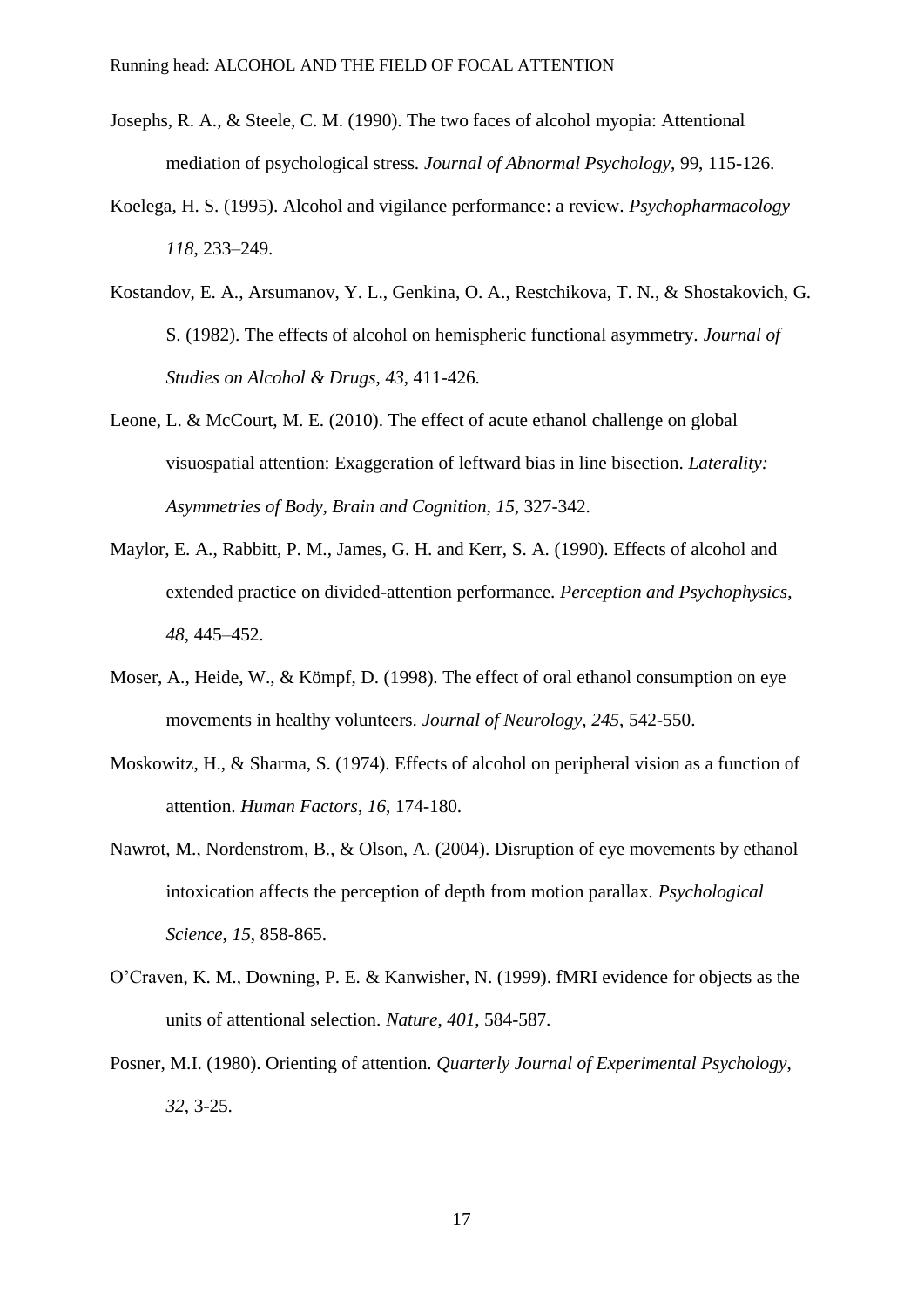- Post, R. B., Lott, L. A., Maddock, R. J., & Beede, J. I. (1996). An effect of alcohol on the distribution of spatial attention. *Journal of Studies on Alcohol and Drugs*, *57*, 260- 266.
- Rhodes, L. E., Obitz, F. W., & Creel, D. (1975). Effect of alcohol and task on hemispheric asymmetry of visually evoked potentials in man. *Electroencephalography and Clinical Neurophysiology*, *38*, 561-568.
- Rohrbaugh, J. W., Stapleton, J. M., Parasuraman, R., & Frowein, H. W. (1988). Alcohol intoxication reduces visual sustained attention. *Psychopharmacology*, *96*, 442—446.
- Schreiber Compo, N., Evans, J. R., Carol, R. N., Kemp, D., Villalba, D., Ham, L. S., & Rose, S. (2011). Alcohol intoxication and memory for events: A snapshot of alcohol myopia in a real-world drinking scenario. *Memory*, *19*, 202-210.
- Schulte, T., Müller-Oehring, E. M., Strasburger, H., Warzel, H., & Sabel, B. A. (2001). Acute effects of alcohol on divided and covert attention in men. *Psychopharmacology*, *154*, 61-69.
- Sosa, Y., Teder-Sälejärvi, W. A., & McCourt, M. E. (2010). Biases of spatial attention in vision and audition. *Brain and Cognition*, *73*, 229-235.
- Steele, C. M., & Josephs, R. A. (1990). Alcohol myopia: Its prized and dangerous effects. *American Psychologist, 45*, 921-933. doi:10.1037/0003-066x.45.8.921.
- Wilkinson, I. M. S. (1976). Disorders of eye movement. *Proceedings of the Royal Society of Medicine*, *69*, 479-480.